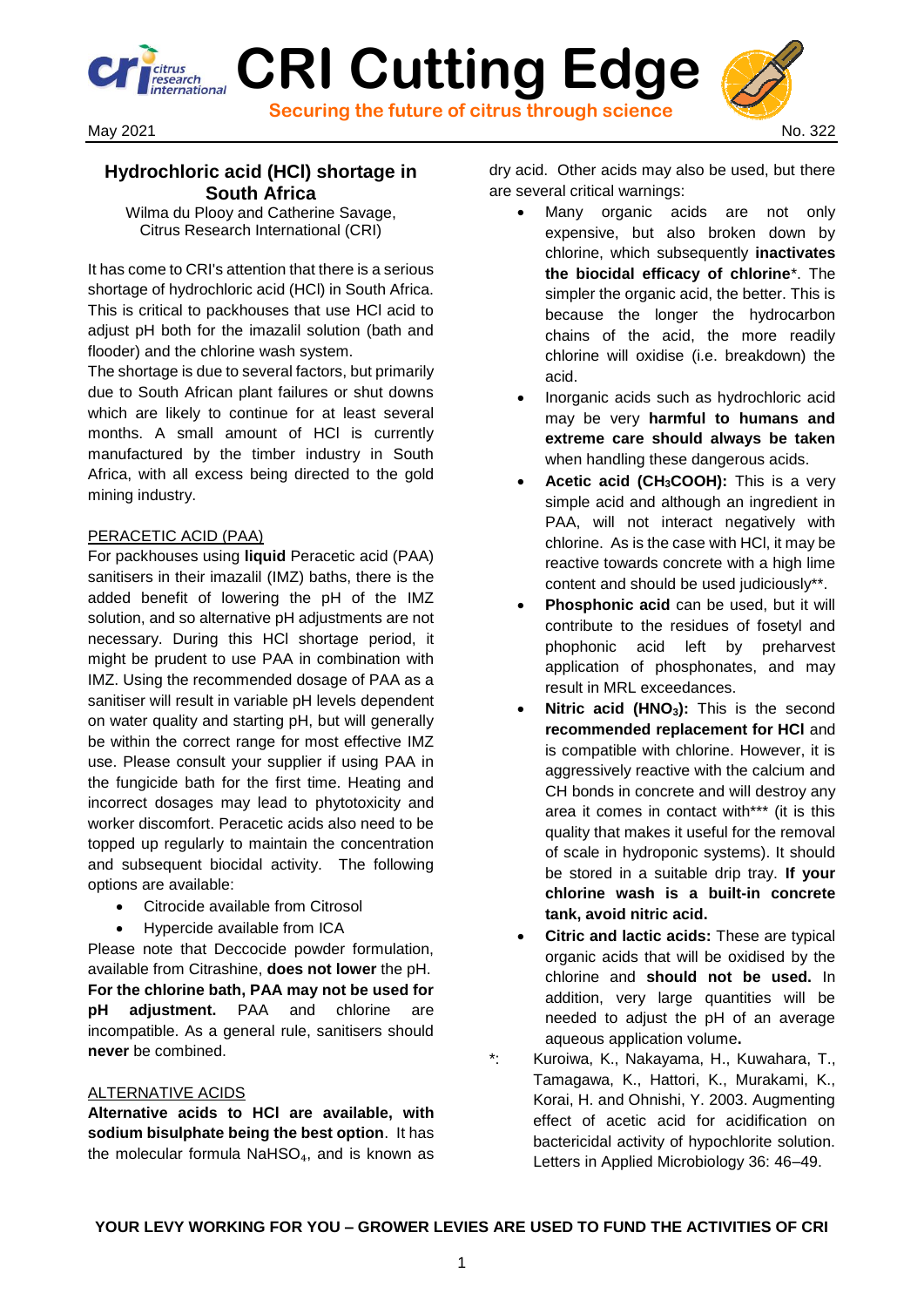

 **Securing the future of citrus through science**



- $**$ Shia, C., & Stegemann, J.A. 2000. Acid corrosion resistance of different cementing materials. Cement and Concrete Research 30: 803 - 808.
- \*\*\*: Pavlik, V. 1994. Corrosion of hardened cement paste by acetic and nitric acids. Part 1: Calculation of corrosion depth. Cement and Concrete Research 24 (3): 551-562.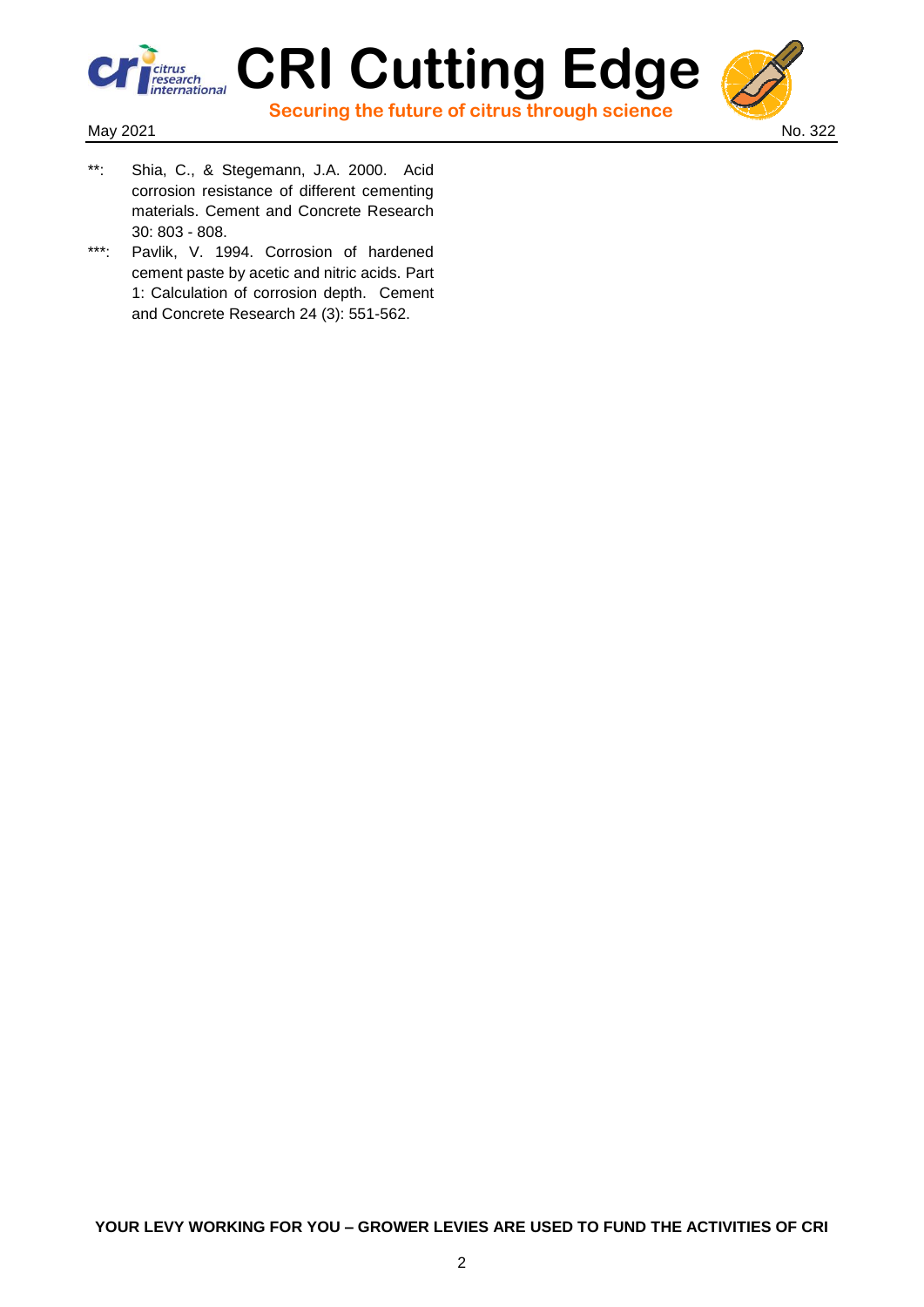

# **CRI Snykant Verseker die toekoms van sitrus deur wetenskap**



## **Soutsuur (HCl) tekort in Suid Afrika**

Wilma du Plooy en Catherine Savage, Citrus Research International (CRI)

Dit het onder die CRI se aandag gekom dat daar in Suid Afrika 'n ernstige tekort aan soutsuur (HCl) is. Hierdie is krities vir pakhuise wat HCl gebruik om die pH van chloor toedieningsisteme en die imasaliel (IMZ) fungisiedebad aan te pas.

Die tekort is weens verskeie redes, maar hoofsaaklik as gevolg van die faling, asook die onderhoudsluiting van vervaardigingsaanlegte. Die hout- en pulpindustrie vervaardig hul eie HCL en enige oorskot gaan tans na die goudmyne.

## PERASYNSUUR (PAA)

Vir pakhuise wat die vloeibare perasynsuur (PAA) saniteerders in hulle imazalielbaddens gebruik, is daar die meegaande voordeel dat dit die pH van die oplossing afbring. Addisionele pH aanpassings mag dus onnodig wees in hierdie geval en die gebruik van PAA saam met IMZ is verstandig. Teen die aanbevole dosis van PAA is die pH van die watertoediening dikwels variërend en afhanklik van die inkomende waterkwaliteit en aanvangs pH. Dit is egter meestal in die korrekte omgewing vir effektiewe IMZ werking. Konsulteer asseblief met die PAA verskaffer wanneer die produk vir die eerste keer in die fungisiedebad gebruik word. Warm water en verkeerde dosisse mag lei tot fitotoksiese newe effekte en werkersongemak. Perasynsuur moet ook gereeld aangevul word om die konsentrasie en gevolglike effektiewe biosidiese aktiwiteit te behou. Die volgende opsies is beskikbaar:

- Citrocide beskikbaarvanaf Citrosol
- Hypercide beskikbaar vanaf ICA

Let asseblief daarop dat Deccocide poeierformulasie wat beskikbaar is vanaf Citrashine, **belis nie** die pH verlaag nie.

**Perasynsuur mag nie gebruik word om pH verstellings aan te bring in die chloorbad nie,** want PAA en chloor is onverenigbaar. Die algemene reël is in elk geval dat saniteermiddels **nooit** gekombineer mag word nie.

## ALTERNATIEWE SURE

**Daar is alternatiewe sure vir HCl beskikbaar**. **Die veiligste opsie is natriumbisulfiet** (molekulêre formule NaHSO<sub>4</sub>), ook bekend as droë suur. Toediening moet met die verskaffers bespreek word. Ander sure kan gebruik word, maar daar is 'n paar baie ernstige waarskuwings waarop gelet moet word:

- Meeste organiese sure nie net baie duur nie, maar word dit afgebreek deur chloor. Hoe eenvoudiger die organiese suur is, hoe beter. Die langer koolstofkettings van die meer komplekse sure word deur chloor geoksideer (dws afgebreek), **sodat die biosidiese effektiwiteit van chloor geïnaktiveer word**\*.
- Anorganiese sure, soos soutsuur, is meestal **gevaarlik vir mense en moet uiterste versigtigheid altyd** aan die dag gelê word met die gebruik daarvan.
- **Fosforig suur** kan gebruik word, maar sal bydra tot die residue van fosetiel en fosforigsuur wat deur die vooroes aanwending van fosfonate gelaat word en mag dus lei tot oorskryding van die MRL.
- **Asynsuur (CH3COOH):** Hierdie eenvoudige organiese suur is weliswaar 'n bestanddeel van PAA, maar sal nie negatief met chloor reageer nie. Soos met HCl, moet dit egter met oorleg in sementbaddens gebruik word, veral beton met hoë kalk inhoud\*\*.
- **Salpetersuur (HNO3):** Hierdie is die **tweede aanbevole plaasvervanger vir HCl** en is verenigbaar met chloor. Dit is egter aggressief teenoor die kalsium en CH bindings in beton en sal enige area waarmee dit in aanraking kom, verbrokkel\*\*\* (dis egter om hierdie rede nuttig in hidroponiese stelsels). Gevolglik moet met HNO<sub>3</sub> in 'n drupbak gewerk word en moet dit ook daarin gestoor word. **Indien die chloorbad 'n betonbad is, moet dit nie gebruik word nie.**
- **Sitroen- en melksuur:** Alhoewel hierdie organiese sure is, is dit tipiese verbindings wat geredelik deur chloor **geoksideer word en dus vermy moet** word. Daar sal ook besonder baie daarvan nodig wees om die gemiddelde waterbad se pH te kan verstel.
- \*: Kuroiwa, K., Nakayama, H., Kuwahara, T., Tamagawa, K., Hattori, K., Murakami, K., Korai, H. and Ohnishi, Y. 2003. Augmenting

## **JOU HEFFING WERK VIR JOU – PRODUSENTE SE HEFFINGS WORD AANGEWEND OM DIE AKTIWITEITE VAN DIE CRI TE BEFONDS**